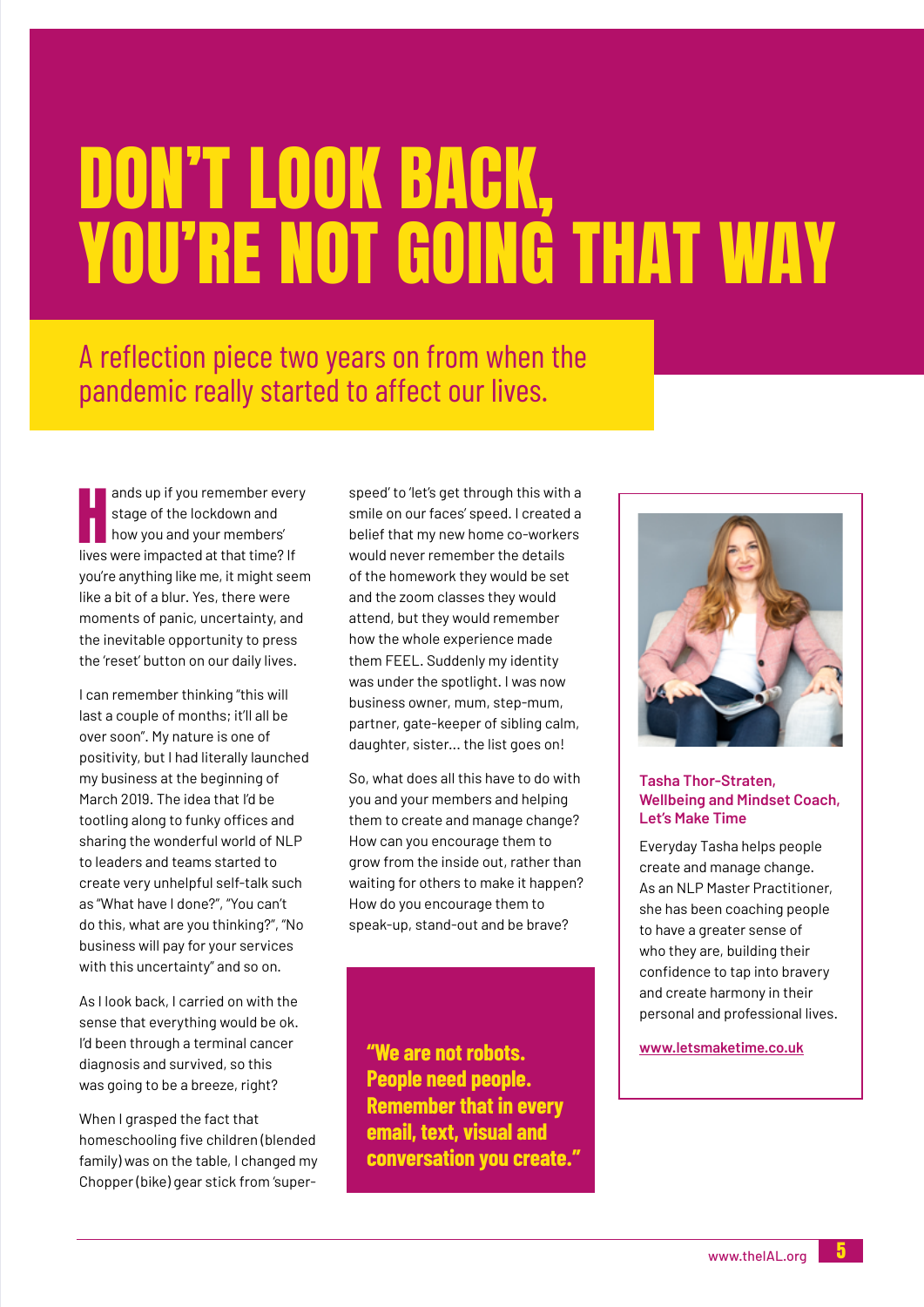

The concept of living at 'cause' or 'effect' is a really simple concept that you can share with your members, which will empower them to deal with unexpected change. This enables them to reflect on their current thoughts and behaviours and if they choose, spend less time being stuck and more time focusing on solutions. From a wellbeing angle, this helps them build trust, confidence, and rapport with their teams/members (and in their personal lives).

### **WHEN PEOPLE LIVE 'AT CAUSE'...**

... they believe they can make a difference!

Their self-talk says "I can make things happen, I am responsible for how I feel and for where I am."

They ask questions like "What's going on here? How has this come about? What can I do to change things? What do I want instead of this in the future?"

They tend to focus on solutions rather than problems and their self-talk will sound like "What do I need to do first that will make things easier for me? "How can I ask for help and support?"

This won't necessarily make their life perfect, but these people will be more resourceful and be able to deal with issues as they arise.

*They are in the driving seat of their life.*

## **WHEN PEOPLE LIVE 'AT EFFECT'...**

... they ask questions such as "Why has this happened?" and "Why does this always happen to me?" which focuses the mind and attention towards the past, and that where they are now is caused entirely by external forces.

They focus on problems rather than solutions.

They tend to get stuck and their self-talk sounds like "Why have I got so much on my plate?", "It's not my fault that I don't have enough time", "It's so unfair, COVID has created this, and I can't do anything about it".

The main problem here is they give away their power to others and are open to manipulation, as they feel they are responsible for other people's feelings, but not their own.

*They feel like they're a passenger in their life.*